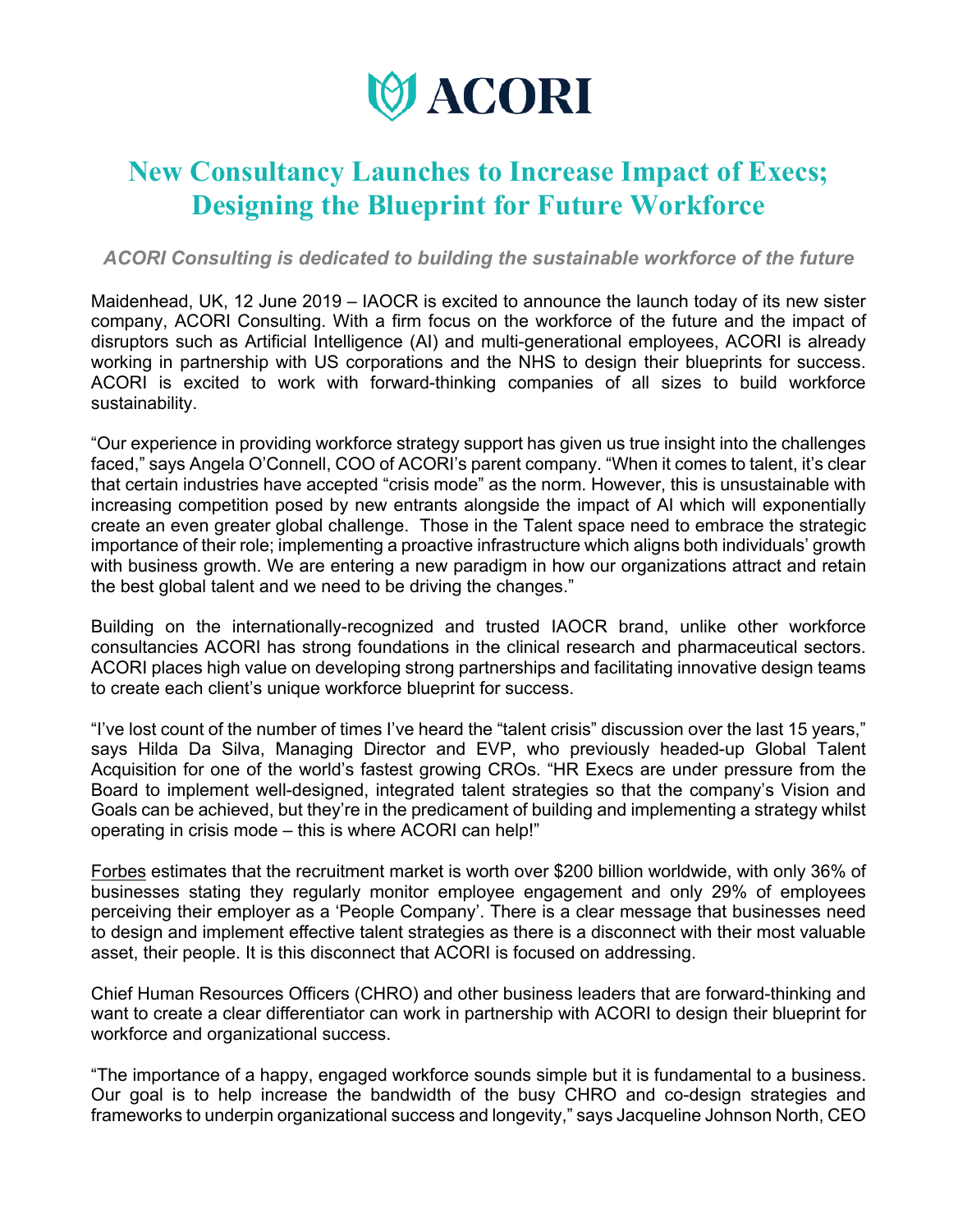

of ACORI's parent company. "ACORI is dynamic and flexible, our expertise can be there when additional insights and ideas are required. We can provide long-term support, working in partnership or simply design and implement a critical one-off project."

Using cross-industry expertise combined with an insight-led approach, ACORI focuses on acquiring an in-depth understanding of your business vision, goals, and challenges before partnering with you to design and implement your unique blueprint. This position allows ACORI to be able to facilitate and expedite an integrated implementation of a more strategic Talent Strategy approach and mitigate against increasing headcount in the Talent space.

The ACORI team offers flexible support designed to work to your needs, whether that's in-house, in a consultancy capacity or somewhere in between. The team's expertise provides invaluable, impartial perspectives to a range of business challenges. Key services include Talent Management HUB, Global Workforce Quality (GWQA) incl. Environment & Wellbeing, Future Readiness: People & Process, Talent Strategy, Employee Value Proposition (EVP), Executive Development, and Workplace Strategy.

To learn more about ACORI Consulting please visit www.ACORIconsulting.com or call:

- International: +44 1628 784906
- US Toll Free: +1 855 407 6679
- UK: 01628 784906

For further press information please contact: Jen Husdan on hello@ACORI.com

###

## **Notes to editors**

## **About ACORI Consulting**

ACORI works in partnership with organizations to design their blueprint for success. We're excited to work with forward-thinking companies of all sizes to build a sustainable workforce for the future.

**Our values underpin the way we work together…**

- Focus on achieving the vision
- Share knowledge and insights
- Explore ideas and solutions
- Build sustainable infrastructures
- Do the right thing!

Driven by a desire to transform the workforce for the mutual benefit of the employees and companies, ACORI designs and delivers innovative, implementable solutions to meet businesses' individual needs. At ACORI, we support organizations in creating innovative, results-driven solutions that will have a positive and powerful impact on workforce and business, through aligning company and employee goals and values.

ACORI Consulting and IAOCR are subsidiaries of Future Shaper Holdings Ltd. The two companies are independent of one another, but both focused on "helping shape a better future" and share the